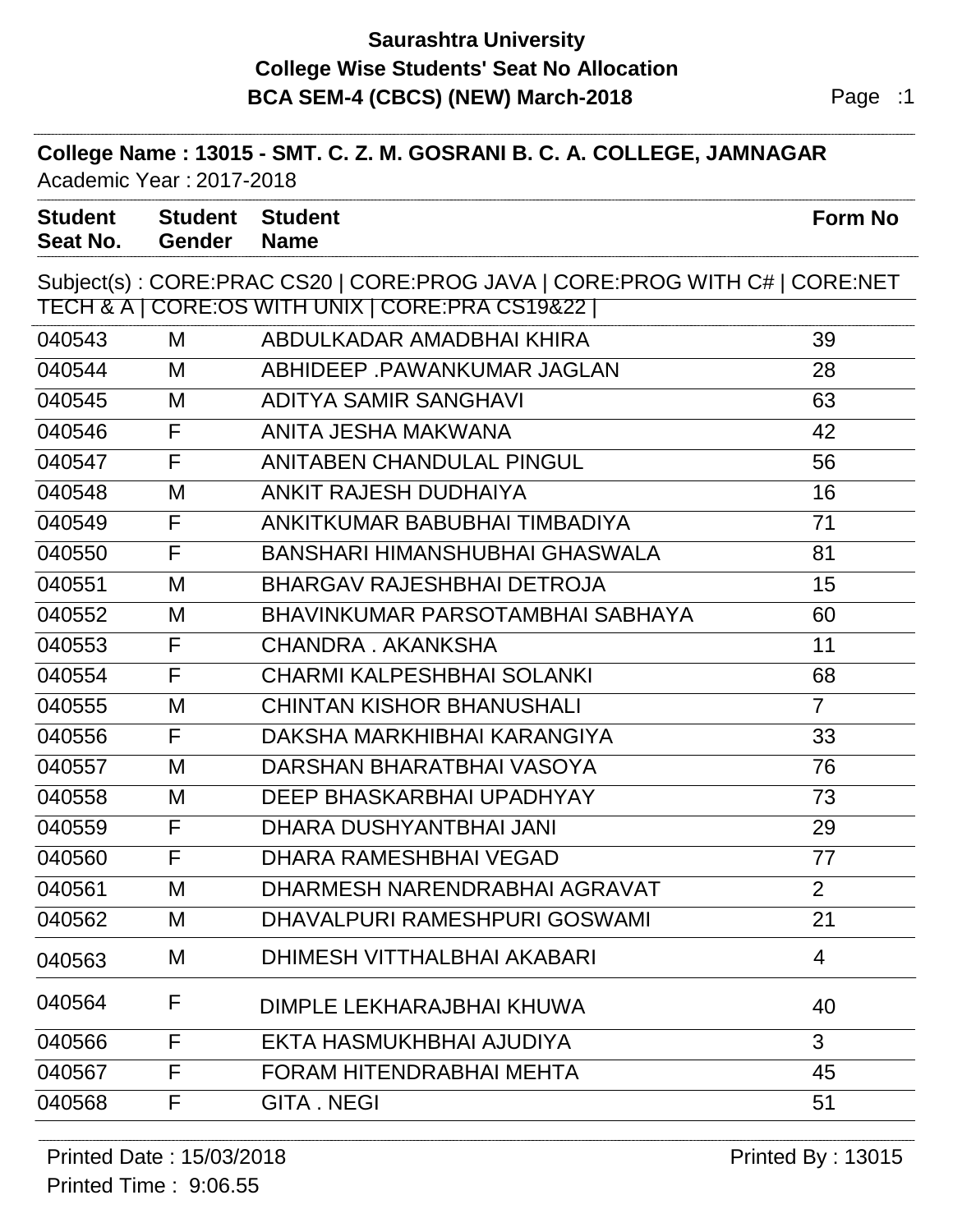### **Saurashtra University BCA SEM-4 (CBCS) (NEW) March-2018** Page :2 **College Wise Students' Seat No Allocation**

#### **College Name : 13015 - SMT. C. Z. M. GOSRANI B. C. A. COLLEGE, JAMNAGAR** Academic Year : 2017-2018

| <b>Student</b><br>Seat No. | <b>Student</b><br><b>Gender</b> | <b>Student</b><br><b>Name</b>       | <b>Form No</b> |
|----------------------------|---------------------------------|-------------------------------------|----------------|
| 040569                     | M                               | HARDIK VINODBHAI KATARMAL           | 36             |
| 040570                     | M                               | <b>HARSH RAMESHBHAI ATRI</b>        | 5              |
| 040571                     | M                               | <b>HARSHIT PRAVEENBHAI SANGANI</b>  | 62             |
| 040572                     | M                               | HARSHPALSINH MAHENDRASINH JADEJA    | 25             |
| 040573                     | F                               | <b>JAGRITI SINGH BRIJESH KUMAR.</b> | 67             |
| 040575                     | M                               | JAYDEEP HEMANTBHAI NANDA            | 30             |
| 040576                     | F                               | <b>JIGNABEN VALJIBHAI DABHI</b>     | 14             |
| 040577                     | M                               | KARAN JAYESHBHAI CHANDRA            | 8              |
| 040578                     | M                               | KARAN MAHESHBHAI PARMAR             | 55             |
| 040579                     | F                               | KINJAL SANGANI SANJAY SANGANI       | 61             |
| 040580                     | F                               | KIRAN HANSRAJBHAI VEGDA             | 75             |
| 040582                     | F                               | KISHORI MANSUKHBHAI BHANDERI        | 6              |
| 040583                     | F                               | KRISHNA SANJAYBHAI ADREJA           | $\mathbf 1$    |
| 040584                     | F                               | <b>KRUTI MAHENDRA CHAUHAN</b>       | 12             |
| 040585                     | M                               | KULDIPSINH NARUBHA JADEJA           | 27             |
| 040586                     | M                               | <b>KUNAL HITESH GOSRANI</b>         | 20             |
| 040587                     | M                               | <b>MAKIMA RAJAK KASMANI</b>         | 35             |
| 040588                     | F                               | <b>MANSI MANSUKH RABADIYA</b>       | 57             |
| 040589                     | M                               | MAYANKKUMAR DILIPKUMAR OZA          | 53             |
| 040590                     | M                               | <b>MEET PARESH BHAI HARVARA</b>     | 23             |
| 040591                     | F                               | <b>MEGHAVI SUDHIRBHAI TRIVEDI</b>   | 72             |
| 040592                     | M                               | <b>MEHUL RAMESHBHAI KATARMAL</b>    | 37             |
| 040593                     | M                               | MILAN MULJIBHAI RATADA              | 58             |
| 040594                     | M                               | <b>MILAN PARSOTAMBHAI SURELIA</b>   | 70             |
| 040595                     | M                               | MUNINDRA CHETANKUMAR ZINZUVADIA     | 80             |
| 040596                     | F                               | <b>MUSKAN FATEMA SADIK MUSANI</b>   | 47             |